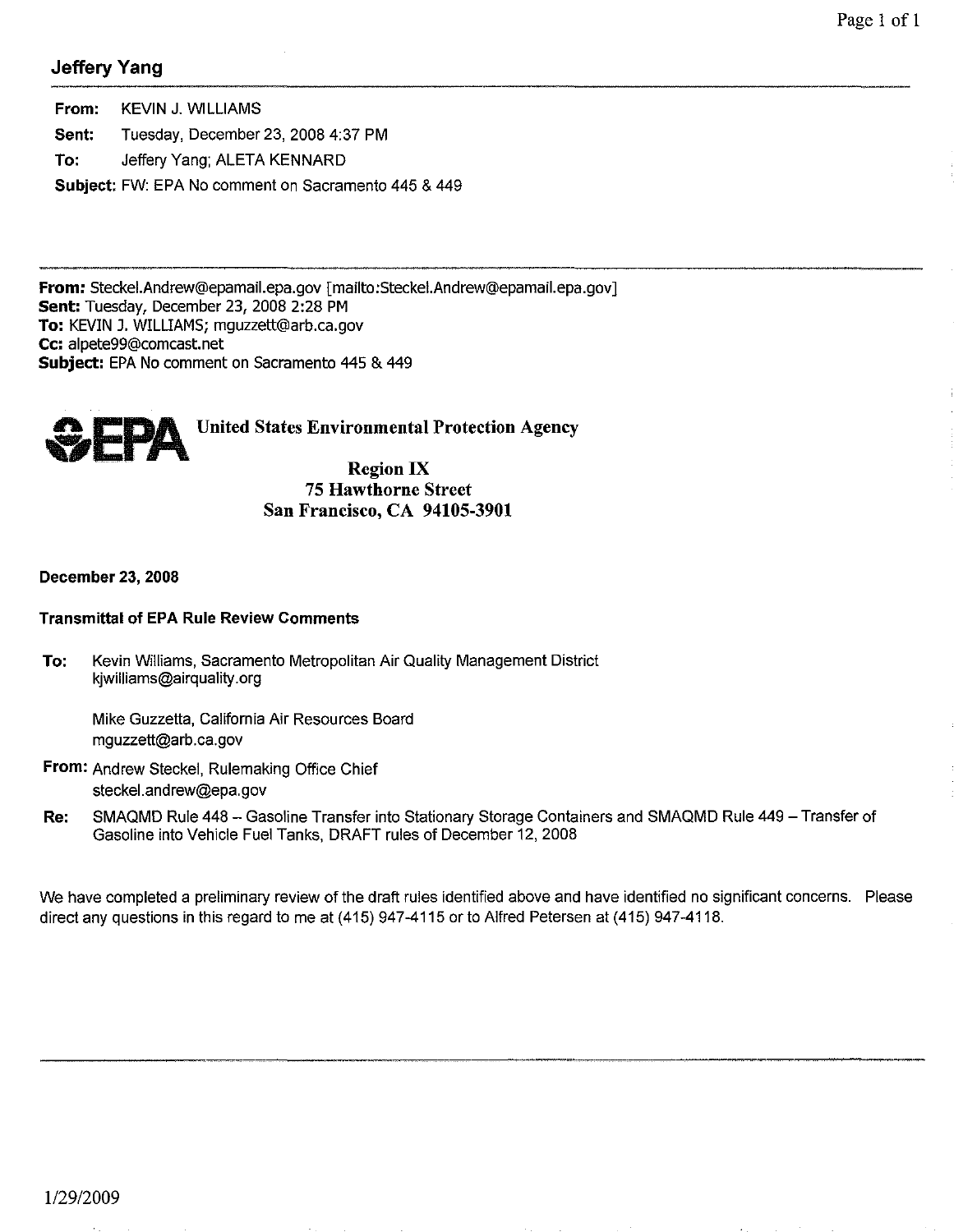# **STATE OF CALIFORNIA ENVIRONMENTAL PROTECTION AGENCY AIR RESOURCES BOARD**



P. O. Box 2815 Sacramento, California 95812

December 29, 2008

## **Transmittal of ARB Staff Rule Review Comments**

- **To:** Mr. Kevin Williams, Program Coordinator Sacramento Metropolitan Air Quality Management District Telephone Number: (916) 874-4851 e-mail: kjwilliams@airquality.org
- **From:** Alex Krichevsky, (916) 324-6222 e-mail: akrichev@arb.ca.gov

The following draft rules, which are scheduled for a public workshop to be held by your District staff on January 13, 2009, were received by us on December 12, 2008, for our review:

Rule 448 Rule 449 Gasoline Transfer into Stationary Storage Tanks Transfer of Gasoline into Vehicle Fuel Tanks

We have reviewed the rules and have the comments on the following page. We believe that our comments are important to the effectiveness and enforceability of Rule 449.

If you have any questions about our comments, please contact Mr. Angus Macpherson, Manager of the Testing and Certification Section, Evaporative Controls and Certification Branch, Monitoring and Laboratory Division at (916) 445-4686.

## **Rule review comments are on the following page**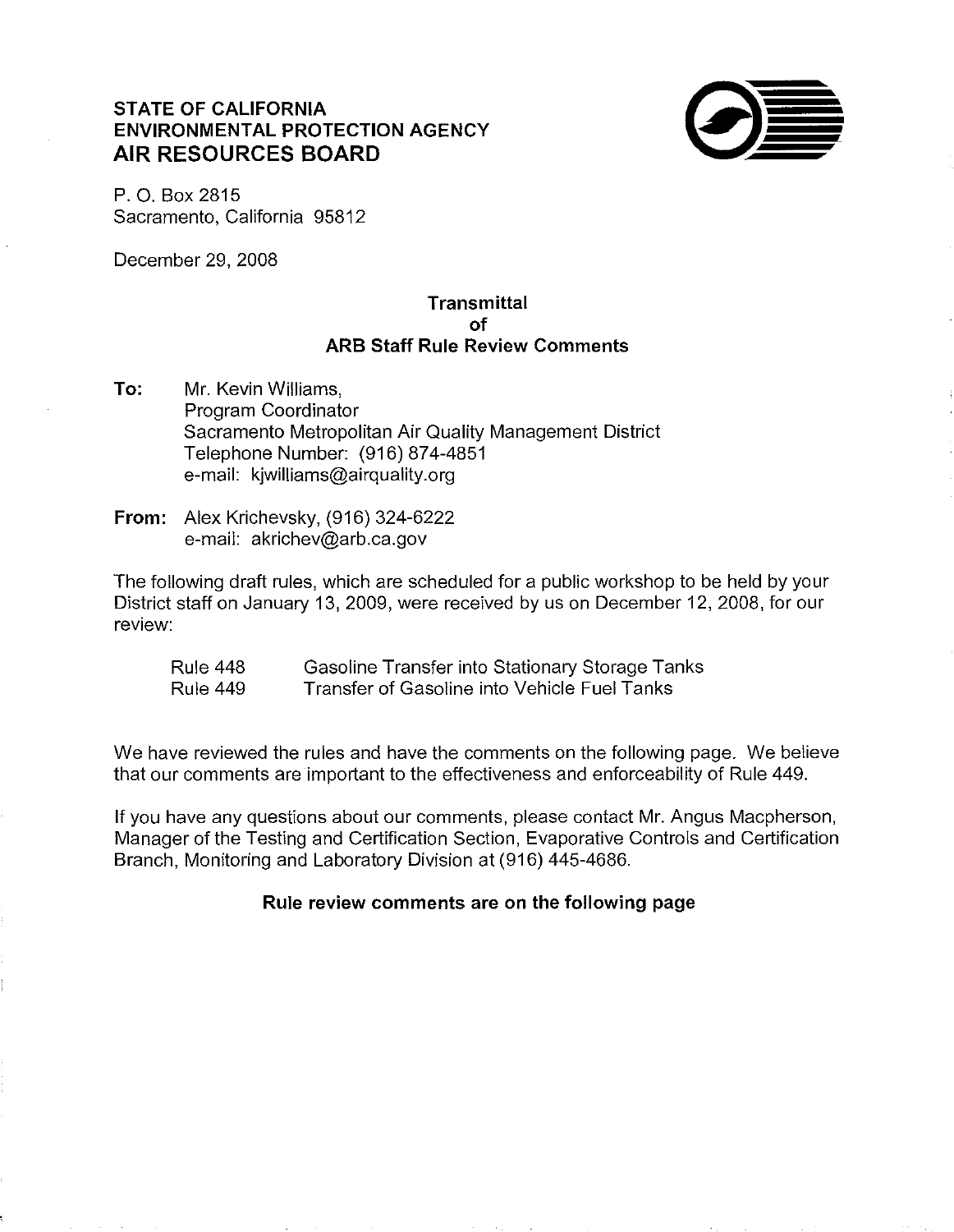## Air Resources Board Staff Comments on Sacramento Metropolitan Air Quality Management District Draft Rules 448 and 449

#### Rule 448 Gasoline Transfer into Stationary Storage Tanks

We have no comments on this rule,

#### Rule 449 Transfer of Gasoline into Vehicle Fuel Tanks

1, Section 301.1: Table 4-1 in ARB Vapor Recovery Certification Procedure CP-201 requires 95% by weight control efficiency and an emission factor < 0.38 Ib/1000 gal for summer fuel. Therefore, we recommend to change this section to read as follows:

> For summer fuel, a gasoline vapor control efficiency of at least 95% by weight or and a mass emission factor not exceeding 0.38 pounds of gasoline vapors per 1,000 gallons of gasoline dispensed.

2. Section 301.2: Table 4-1 in ARB Vapor Recovery Certification Procedure CP-201 requires 95% by weight control efficiency or an emission factor < 0.38 Ib/1000 gal for winter fuel. Therefore, we recommend to change this section to read as follows:

> For winter fuel, a gasoline vapor control efficiency of at least 95% by weight and or a mass emission factor not exceeding 0.38 pounds of gasoline vapors per 1,000 gallons of gasoline dispensed.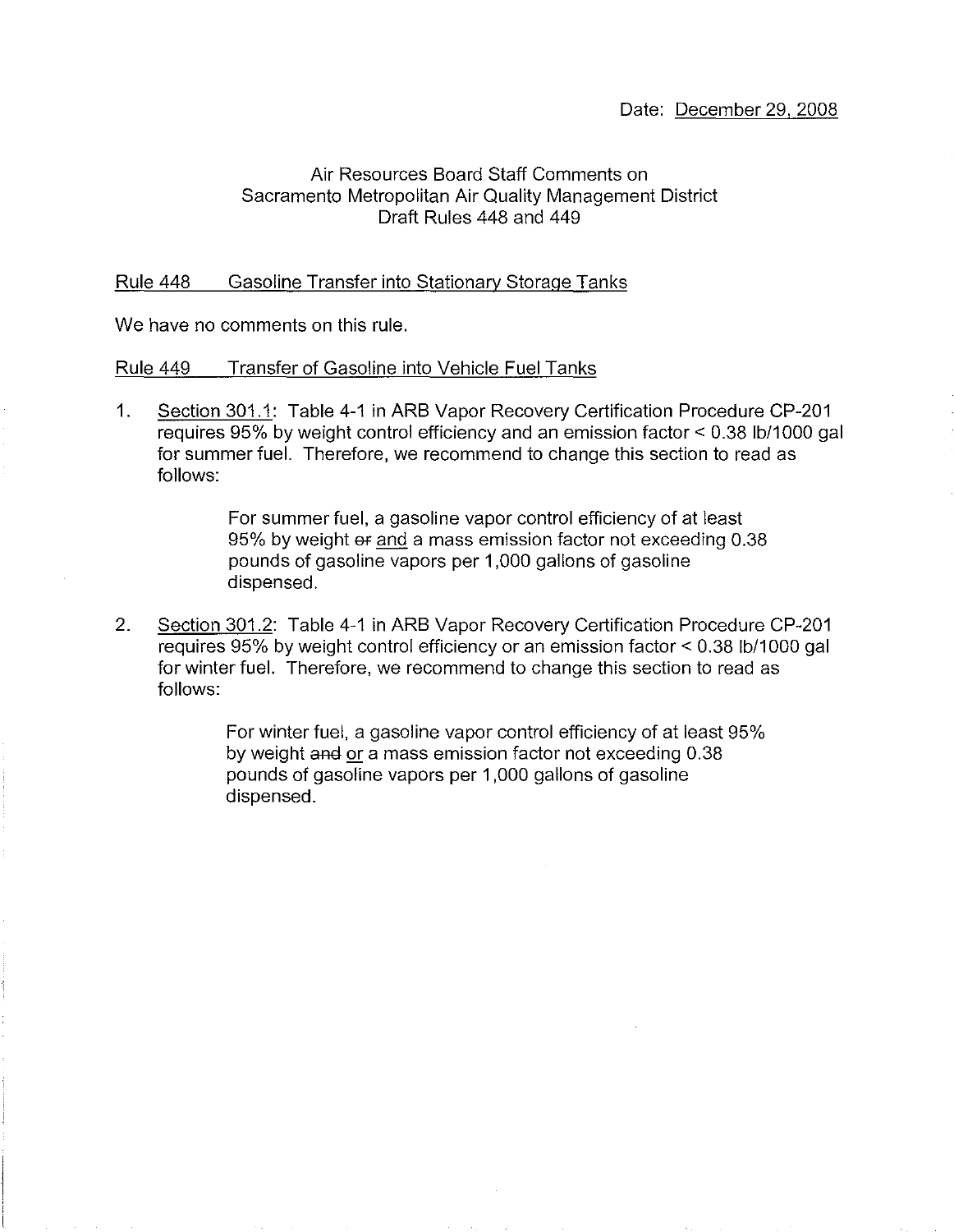# Jeffery Yang

| From:                         | Carney. Karen [carneyk@SacCounty.NET]      |
|-------------------------------|--------------------------------------------|
| Sent:                         | Thursday, January 15, 2009 3:37 PM         |
| To:                           | Jeffery Yang                               |
| Subject:                      | January 13, 2009 SMAQMD Workshop Questions |
| Follow Up Flag: Follow up     |                                            |
| <b>Flag Status:</b> Completed |                                            |

#### Jeffery,

Under Rule 448, 306.1, regarding maintenance inspections, how will the owner/operator be able to verify:

- If the spill containment drain valve is vapor tight?
- If the poppet valve is damaged? Should we actually compress it to see?
- If the submerged fill pipe is missing or damaged?

### *Thank You,*

*Karen* C. *Carney* 

Environmental Specialist County of Sacramento, Department of General Services 10545 Armstrong Ave. #202C Mather, CA 95655 876-6187 (office)/591-0331 (cell)/8S4-9080 (fax)

COUNTY OF SACRAMENTO EMAIL DISCLAIMER:

This email and any attachments thereto may contain private, confidential, and privileged material for the sole use of the intended recipient. Any review, copying, or distribution of this email (or any attachments thereto) by other than the County of Sacramento or the intended recipient is strictly prohibited.

If you are not the intended recipient, please contact the sender immediately and permanently delete the original and any copies of this email and any attachments thereto.